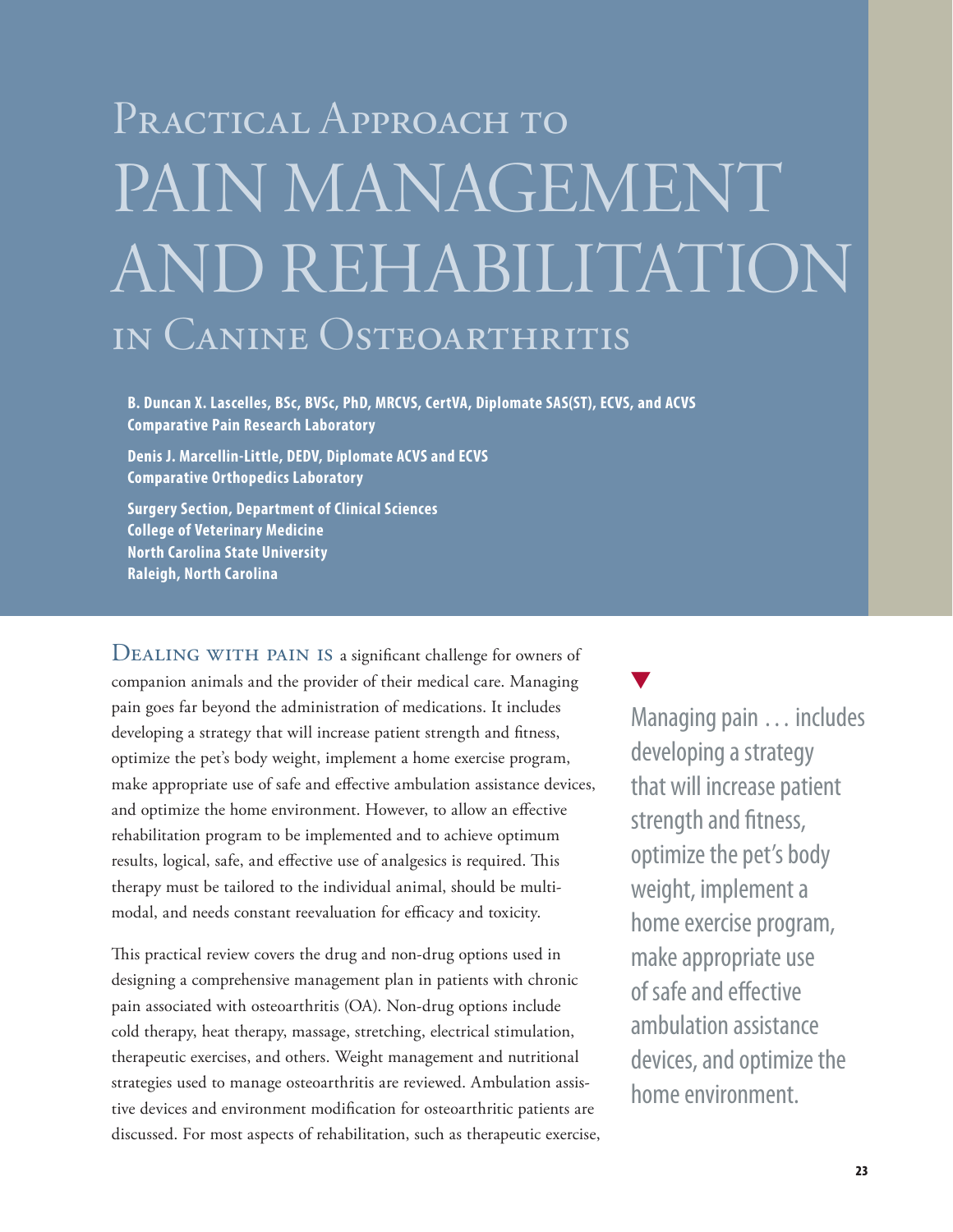effective analgesia is required. Drug options include nonsteroidal antiinflammatory drugs, or NSAIDs (COX-1 sparing, coxibs, and dual inhibitors), acetaminophen, *N*-methyl-D-aspartate (NMDA) antagonists (amantadine), anticonvulsants (gabapentin), and mixed analgesics (tramadol). The logical and safe use of such drugs is discussed.

#### **INTRODUCTION**

Chronic pain probably originates in the joint capsule or joint surface of dogs with chronic osteoarthritis.1 With the disuse resulting from osteoarthritis, a loss of muscle mass occurs in limbs with osteoarthritic joints.2,3 With disuse, muscle function is also decreased beyond the loss of function related to that loss of muscle mass. That additional loss of muscle function may be caused by changes in neurophysiology of the muscle contraction and muscle cell physiology associated with lack of use and with a reflex inhibition of muscle contractions.4 Some think that neurogenic factors may be a primary factor in the development of arthritis in the human knee joint.<sup>5,6</sup> As a result of the loss of muscle mass and function, additional stress is placed on arthritic joints during locomotion, creating additional pain (**Figure 1**). Often, range of motion of joints is decreased in dogs with osteoarthritis due to a variety of factors, including thickening of the joint capsule. Dogs with limited range of motion in their arthritic joints tend to

perceive more pain because these joints are functioning near extreme flexion (e.g., with elbow dysplasia) or extension (e.g., with hip dysplasia).

## **Nutrition: body weight and supplementation**

Body weight has a profound impact on OA: being overweight increases the likelihood of developing OA (by a factor 2 to 5 depending on the joints in one study) $^7$  and it decreases lifespan. Median lifespan decreased by 1.8 years or 14% in overweight dogs in one study.8 Musculoskeletal problems, particularly OA, were the most common cause of death or euthanasia in that study, and it doubled the need for pain medications over a lifetime.<sup>9</sup> In another study of overweight dogs with OA, losing weight lead to an increase in limb use.10

Food supplementation for OA patients may include glucosamine, chondroitin, and omega-3 (n-3) fatty acids. These supplements have been beneficial to OA patients in several clinical trials. In one trial of 38 client-owned dogs with OA, the average improvement was 5.35% of peak vertical force when dogs were fed a food supplemented with n-3 fatty acid, glucosamine, and chondroitin.<sup>11</sup> Eighty-two percent of the dogs receiving the supplement improved versus 31% of the non-supplemented group.<sup>11</sup>

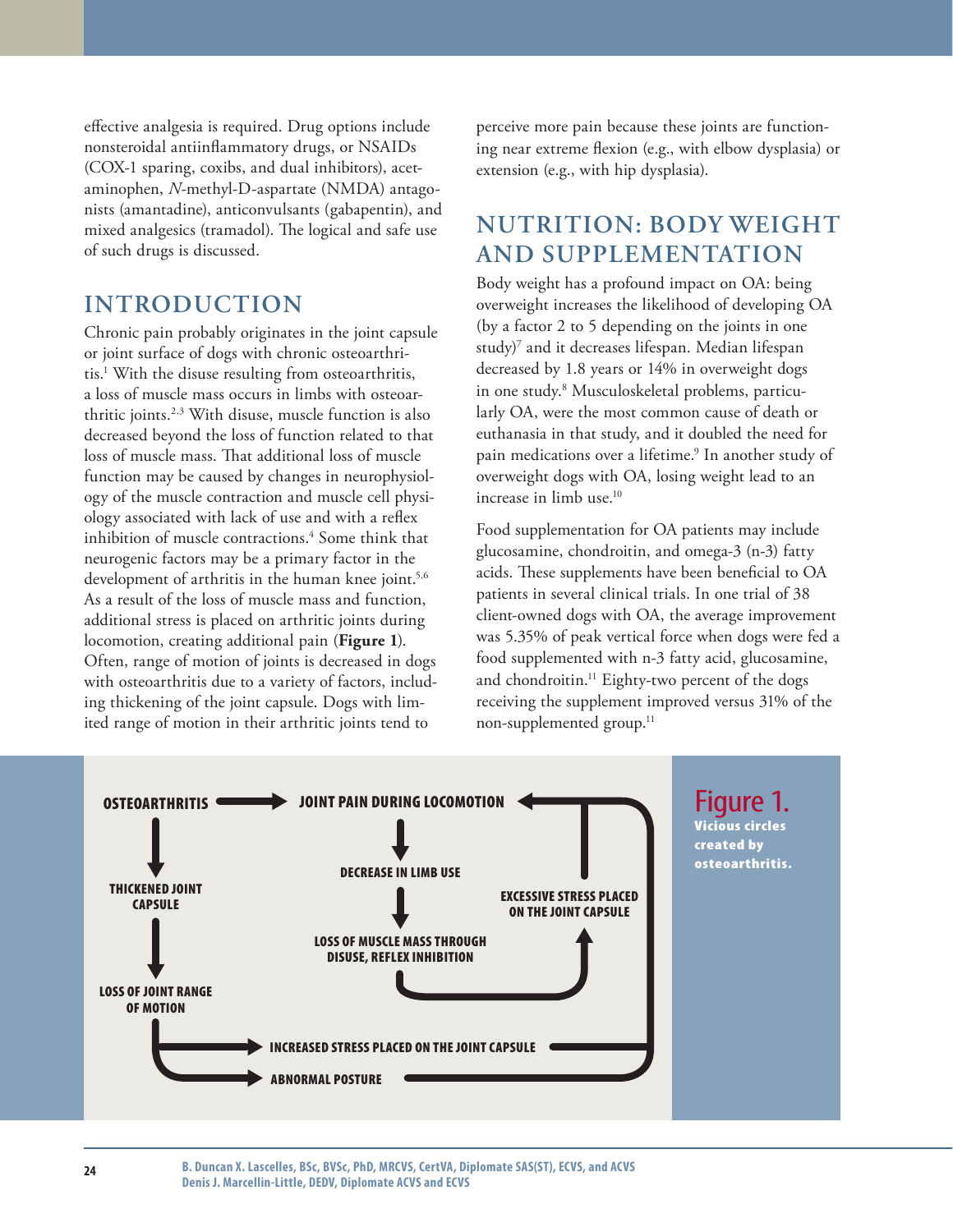### **PASSIVE Therapeutic options**

**Cold therapy** applied to tissue has antiinflammatory and analgesic properties.12,13 It decreases edema, muscle spasm, and nerve conduction velocity. Cooling a joint below 30°C also decreases cartilage-degrading enzymes.13,14 Cold is most often applied using frozen gel packs. Cold packs may be home-made by mixing two volumes of water and one volume of isopropyl (rubbing) alcohol in a Ziplok® bag. Cold is used to soothe OA patients when flare-ups occur. It is also used after therapeutic exercise (**Figure 2**).

**HEAT THERAPY** leads to muscle relaxation potentially because of vasodilation in muscle spasms (regions of hypercontractile muscle fibers).12,13 The tissues are generally heated by 1 to 2°C (2 to 4°F) for relaxation. Heat also increases collagen extensibility.15,16 To

stretch tissues, heat is applied during or immediately before stretching. Optimal stretching requires an elevation of tissue temperature of at least 3 to 4°C (6 to 8°F) to reach 43 to 45°C (109.4 to 113°F). Heat may be delivered using a moist or dry heat pack, through massage, in warm

Figure 2. Rebel, a 7-year-old female Australian Cattle Dog recovering from stabilization after cranial cruciate ligament rupture, receives cold therapy delivered using a gel pack after an exercise session. The gel pack is placed around the stifle joint for 10 minutes.

or from fibrous tissue surrounding the joint capsule. More rarely, loss of joint motion in OA patients may be secondary to sustained muscle spasms or contractures. Stretching of osteoarthritic joints is generally performed using 20- to 40-second-long sustained stretches repeated 10 to 15 times during a stretching session.

**Massage** has been shown to decrease muscle spasm and increase local blood flow. It may be used to stretch tissue and increase motion between tissue planes. While massage does not have clear benefits in OA patients, it may be used in combination with stretching in patients with limited joint motion and may provide short-term pain relief in OA patients with muscle spasms and tight joints.<sup>17</sup>

Electrical modalities are also used for OA patients. Transcutaneous electrical nerve stimulation (TENS) provides pain relief by stimulating cutaneous pain



water, or through therapeutic ultrasound. Moist heat is considered to be more comfortable than dry heat. Moist heat packs may be kept in a hydrocollator at 75°C (165°F) or may be microwaveable. Therapeutic ultrasound is used most often when deep tissue heating is needed. While moist heat packs can elevate tissue temperature to a depth of 3 cm, therapeutic ultrasound can elevate tissue temperature to a depth of 5 cm.

**STRETCHING** is most often performed immediately after heating. Stretching may benefit OA patients with loss of range of motion. A loss of joint motion may limit limb use and create pain because of the resulting excessive pull on the joint capsule (see Figure 1). Loss of joint motion in OA patients most often results from a thickened, fibrotic joint capsule counter-irritant mechanism: a large number of benign stimuli compete with the noxious stimuli originating in and around the arthritic joint. TENS has proven benefits in decreasing pain in OA patients; the optimal treatment duration in people appears to be 40 minutes.18 Neuromuscular electrical nerve stimulation (NMES) is used for muscle strengthening. NMES has some benefits in OA patients; it may be used to strengthen specific muscles in OA patients with severe joint pain or disuse.<sup>19</sup>

Other passive modalities including joint mobilization, $20,21$  acupuncture, $22,23$  electro-acupuncture, acupressure, myofascial release, extracorporeal shockwave therapy, and magnet therapy  $24.25$  are used to manage osteoarthritis.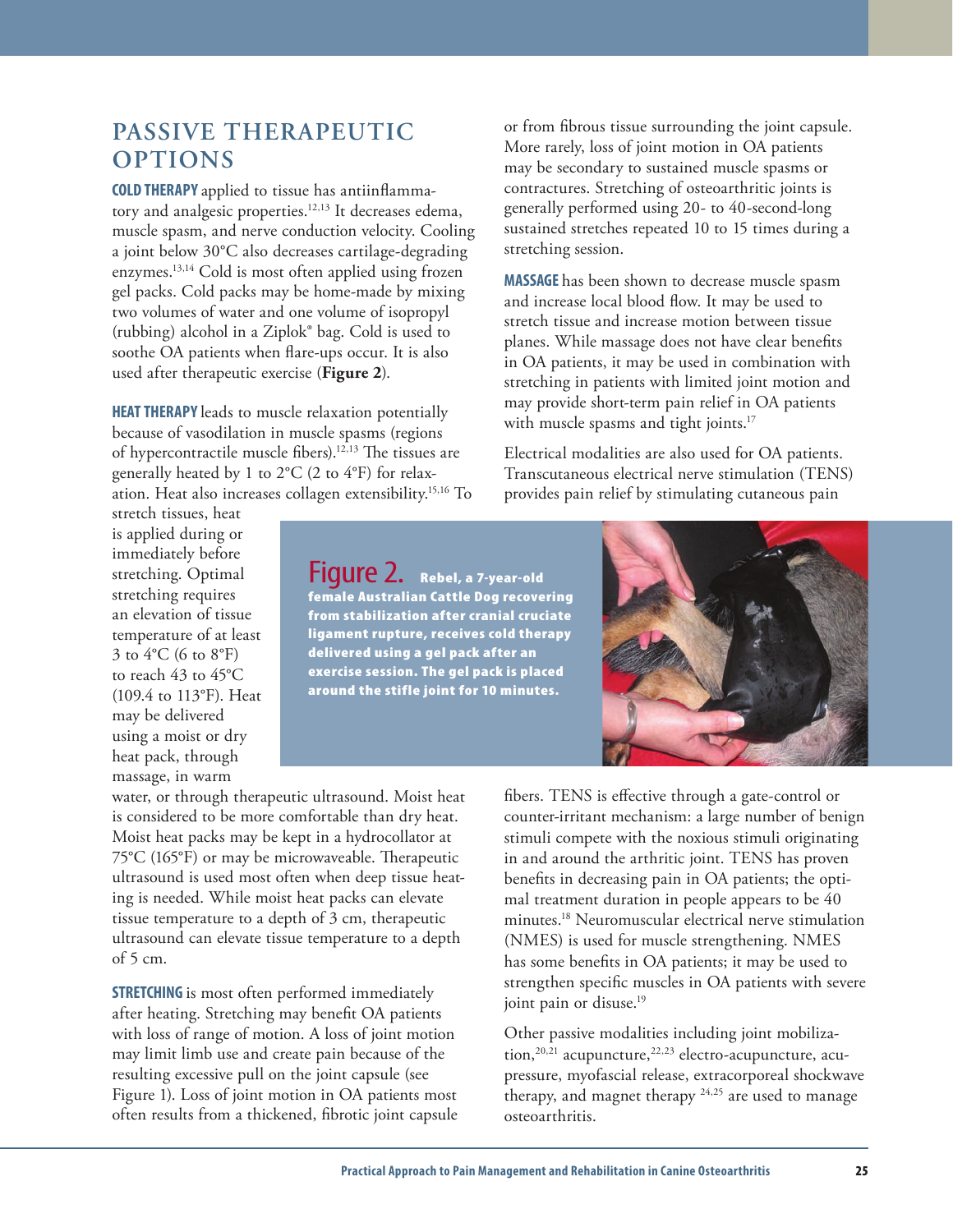| <b>Exercises in Clinics</b>                         | <b>Similar Home Exercises</b> | <b>Purpose</b>                                                                              |  |  |  |  |  |
|-----------------------------------------------------|-------------------------------|---------------------------------------------------------------------------------------------|--|--|--|--|--|
| Underwater treadmill                                | Leash walk                    | Limb and core muscle strengthening<br>Increase endurance<br>Increase cardiovascular fitness |  |  |  |  |  |
| Uphill trot on land<br>treadmill                    | Climb hill                    | Strengthening pelvic limbs<br>Stretch pelvic limbs in extension                             |  |  |  |  |  |
| Cavaletti rails                                     | Serpentine curbs*             | Stimulate proprioception<br>Promote carpal and tarsal flexion                               |  |  |  |  |  |
| * Walking up and down a curb in a snake-like manner |                               |                                                                                             |  |  |  |  |  |

## Table 1. **Therapeutic Exercises Potentially Used in a Veterinary Clinic and at Home**

**ACTIVE REHABILITATION: THERAPEUTIC EXERCISES**

Therapeutic exercises are beneficial to OA patients.<sup>26-28</sup> Exercises increase strength and endurance, stretch tight muscles and joints, and improve posture (**Table 1**).28 Exercises may be performed with

(**Figure 5**), and full steps, walking across Cavaletti rails (**Figure 6**), and sit-to-stand and stand-to-sit exercises (**Figure 7**). Walking is the simplest, most natural, and most fundamental exercise (**Figure 8**). Walking may be endlessly adapted to fit the needs of OA patients, including duration, frequency, intensity, ground surface (asphalt, grass, dirt, muscle, gravel, sand), slope (flat,

uphill, downhill—**Figure 9**), and leash or chest harness (Figure 8).

The most common exercises used in OA patients include walking (**Figure 4**), walking with resistance provided by water or elastic bands, trotting, climbing slopes, half steps

Proprioceptive exercises may be added to the exercise routine of OA patients because a loss of function of proprioceptive joint mechanoreceptors has been identified in aging patients compared with younger patients.29 A further loss of function has been identified in OA patients.29,30 Exercises enhance proprioception in humans.<sup>31</sup> Exercises that would stimulate proprioception

support provided by a sling, a cart, an independently should do so. Dogs unable form active assisted exercises. Over time,



elastic band, an exercise ball, or water (**Figure 3**). These exercises are called *active assisted exercises*. Exercises may also be performed independently, without external support, and are referred to as *active exercises*. Dogs able to exercise to exercise independently should peras dogs become stronger and acquire more endurance, the assistance should be decreased.



Figure 4. Rebel is exercising on an underwater treadmill. The treadmill is inclined upwards by 8° to increase stifle and hip extension during exercise.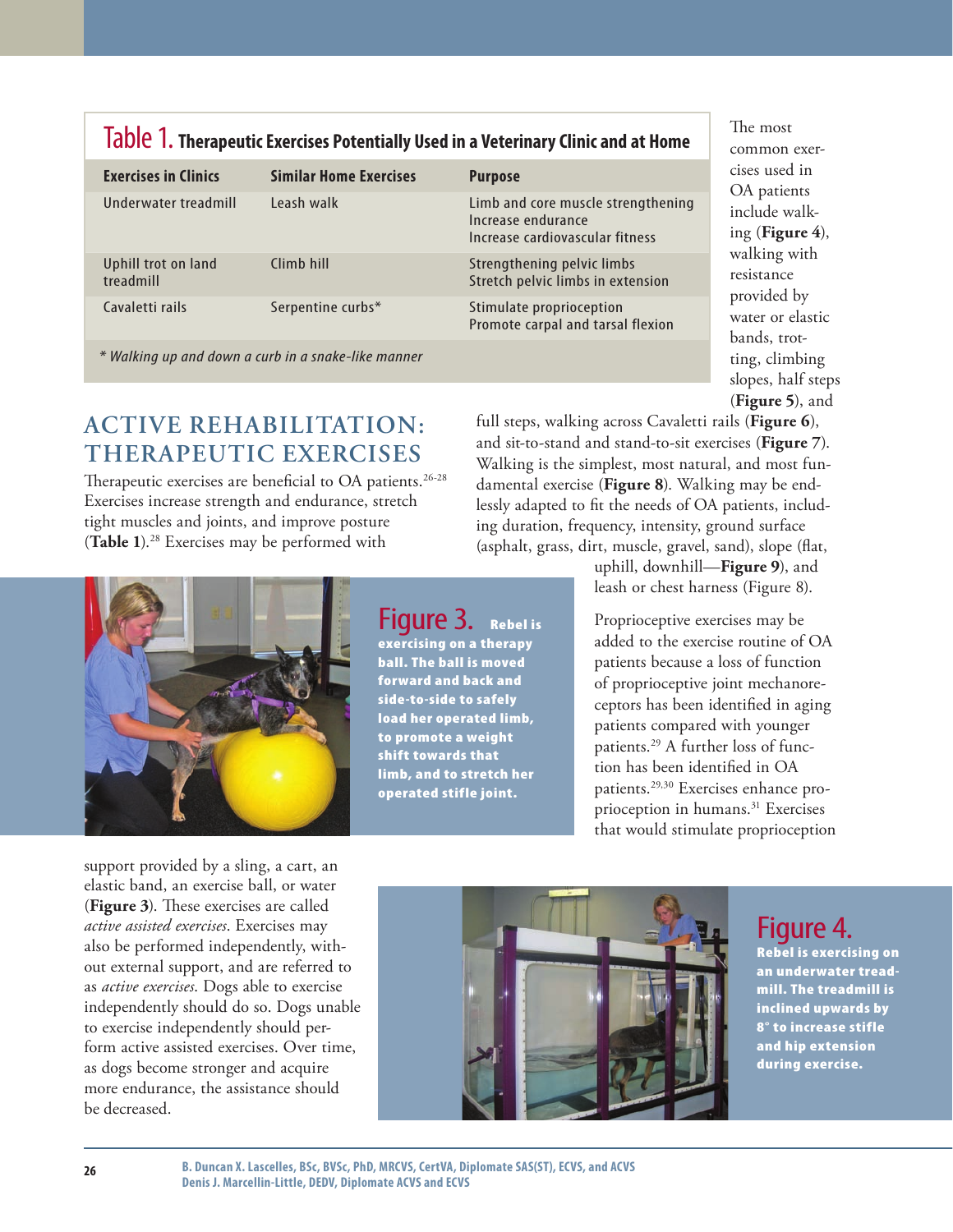

## Figure 5.

Rebel is walking up a set of 3-inchhigh half steps to strengthen her pelvic limbs and promote stifle and hip joint extension.

## Figure 6.

Rebel is walking across oblique Cavaletti rails to promote stifle joint flexion, to promote an even weight distribution, and to stimulate her hind limb proprioception.





Figure 7. Rebel is performing a stand-to-sit exercise that will strengthen her hind limbs.

## Figure 8.

Rebel is exercising outside on a leash. The leash is connected to a chest harness to increase the control of her posture and weight distribution.





## Figure 9.

Rebel is climbing a hill, this outdoor exercise is similar to climbing half steps (see Figure 5).

## Figure 10.

Rebel is exercising outside using a 'serpentine curb' pattern. She is asked to climb up and down a curb while walking alongside to promote weigh shifting and mildly increase the propulsive role of her pelvic limbs.

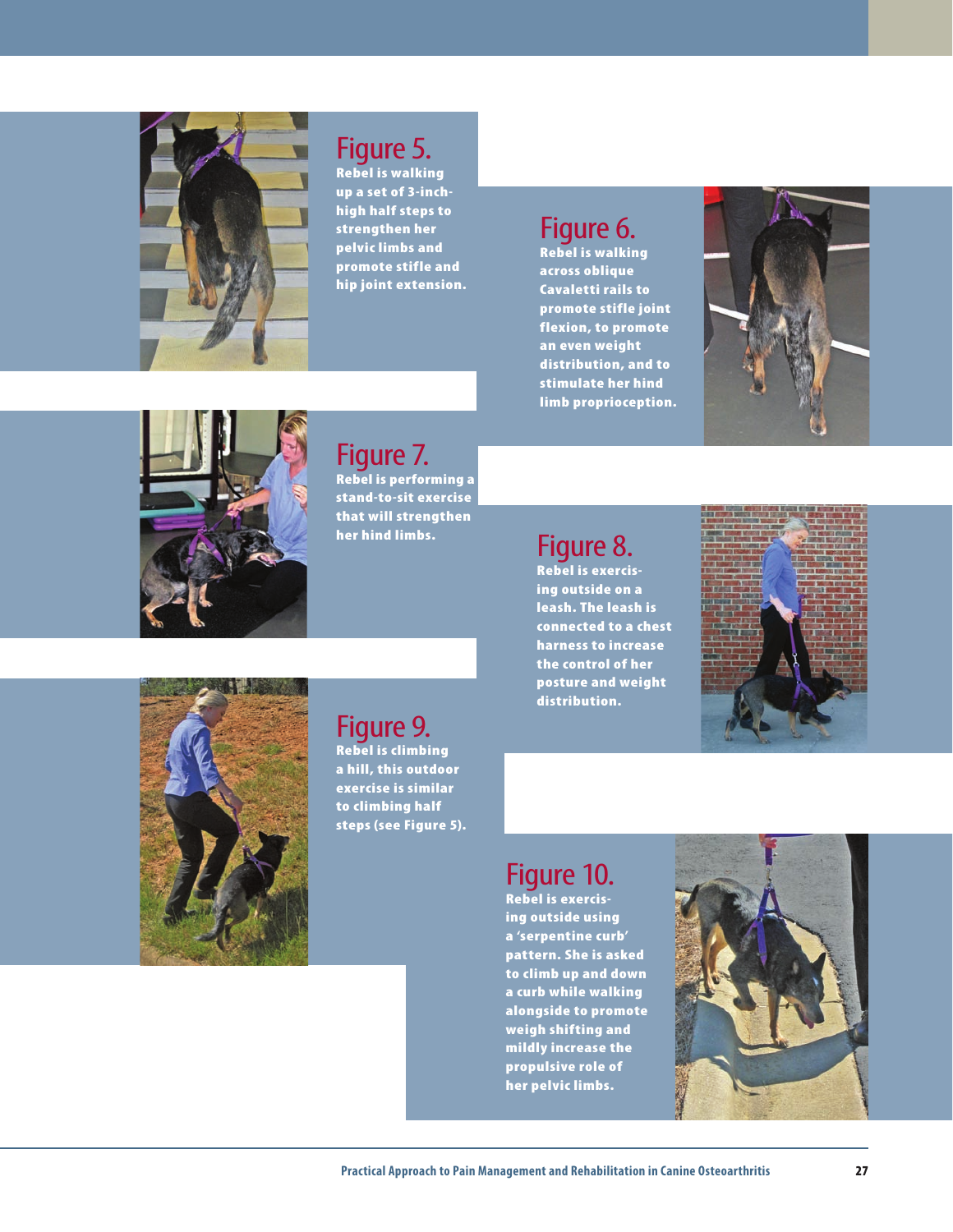include exercises performed on soft and irregular surfaces and exercises that require changing direction and speed. These exercises include walking on grass, mulch, gravel, dirt, or sand, walking on and off a curb (**Figure 10**), walking in circles or figure-ofeight, walking across Cavaletti rails, and walking on a wobble or balance board.

The exercise program in the rehabilitation clinic and at home should be customized to the patient, its medical problems, its owner, and its environment. The patient's personality, size, body condition score, and fitness level are important factors in designing an exercise program. The severity of the problems, their chronicity, the owner's ability and willingness to get involved in the patient's therapy, and the dog's surroundings (urban versus rural, hot versus cold climate, etc.) are other important factors. The exercise program is often initiated in the clinic and conducted there in the short term (see Figures 2 to 7; Table 1). Exercise may also be performed under the supervision of the owner, at home or outdoors (Figures 8 to 10; Table 1). While specialized equipment and specific knowledge and experience in the clinic facilitate the implementation of an exercise program, many exercises may be simplified, adapted, and performed by the owner (Table 1**)**. To be effective in a home exercise program, the owner has to assess the patient during and after exercise periods.

## **Using ambulation assistance devices**

Severely affected OA patients may benefit from the support provided by slings, orthotics, braces, or ambulation carts (**Table 2**). Rubberized or neoprene slings may be used to support OA patients with loss of strength. Slings are most often placed around the caudal aspect of the abdomen to support patients with weak pelvic limbs. Orthotics are external structures placed on the limbs to support or protect these limbs; they are generally placed around weak extremities (i.e., carpus and tarsus). Braces are external structures places on limb segments and joints that may decrease instability or place specific torque on joints. Braces are most often used on elbow and stifle joints. Ambulation carts may be used temporarily or permanently to help weak and painful patients. In patients with problems affecting their lower back and pelvic limbs, carts with two wheels are generally used. In patients with problems affecting their forelimbs or all limbs, carts with four wheels are generally used.

## **Optimizing the home environment**

OA patients benefit from modifications of their daily environments (**Table 3**). These modifications are aimed at decreasing the amplitude of temperature and barometric changes sustained by OA patients, increas-

| <b>Device</b>                                                                               | <b>Benefits</b>                                                 | <b>Potential Candidates</b>      |  |  |  |  |
|---------------------------------------------------------------------------------------------|-----------------------------------------------------------------|----------------------------------|--|--|--|--|
| <b>Harness</b>                                                                              | Decrease stress on neck region<br>Light support of forequarters | Wobbler syndrome                 |  |  |  |  |
| Neoprene sling                                                                              | Moderate support of fore- or hind<br>quarters                   | Severe hip dysplasia             |  |  |  |  |
| <b>Brace</b>                                                                                | Limit joint motion<br>Decrease stress placed on joints          | Cranial cruciate ligament injury |  |  |  |  |
| Orthotic device                                                                             | Eliminates joint instability<br>Decrease joint pain             | Carpal hyperextension            |  |  |  |  |
| Elastic bands*                                                                              | Decrease ataxia<br><b>Facilitate hock flexion</b>               | Lumbo-sacral disease             |  |  |  |  |
| Ambulation cart                                                                             | Complete support of hind quarters                               | <b>Bilateral hip luxation</b>    |  |  |  |  |
| * Specialized bands connecting proximal portion of the metatarsal bones to shoulder region. |                                                                 |                                  |  |  |  |  |

#### Table 2. **Ambulation Assistive Devices Used for Osteoarthritis Patients**

ing the traction offered by walking surfaces, decreasing the need to jump up or down, decreasing the need to climb up or down long sets of stairs, decreasing the efforts needed to eat and drink, and increasing the comfort of sleeping surfaces. The environmental changes often implemented in OA patients include having access to a ramp to climb up and down to get in and out of motor vehicles and to climb challenging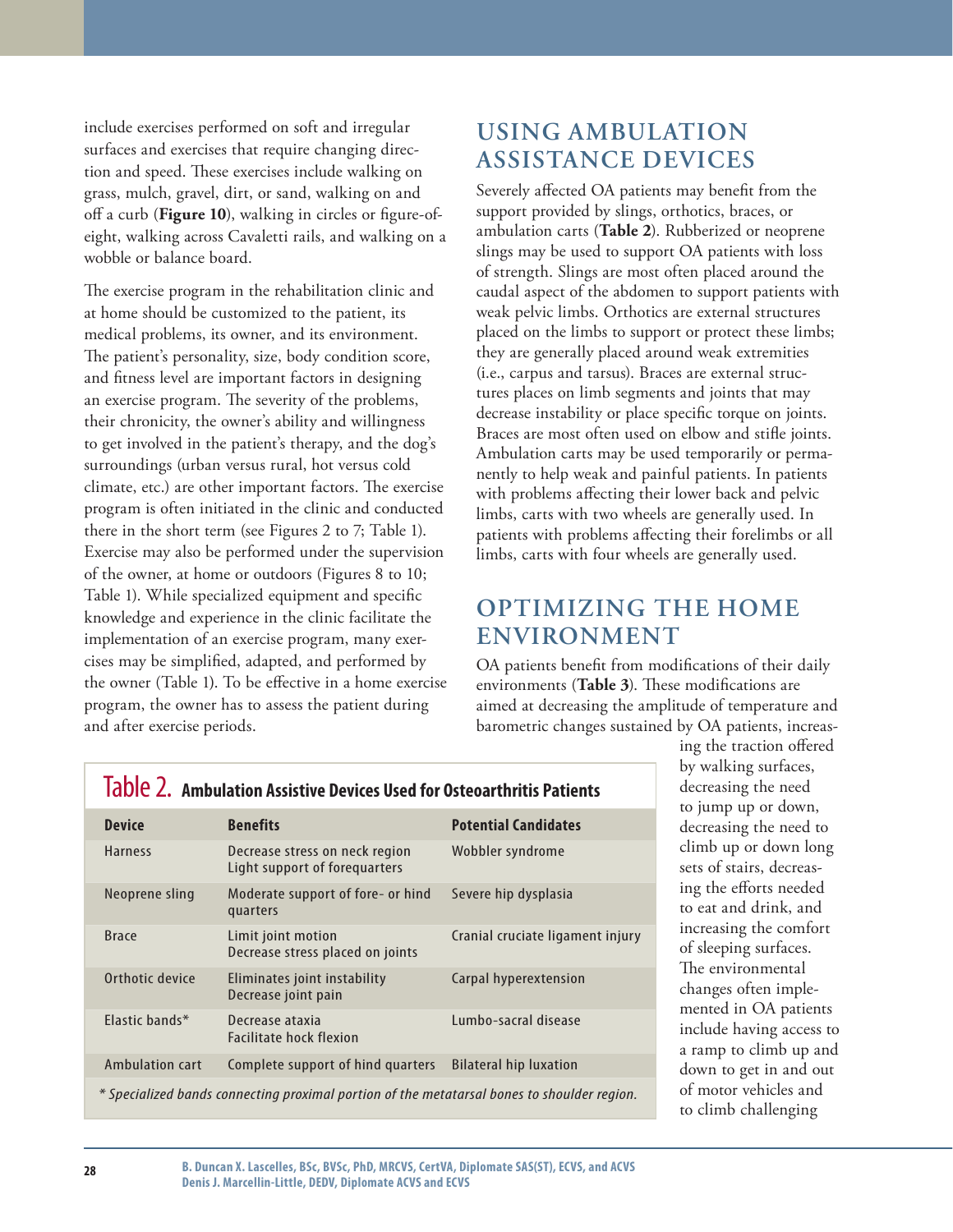| TQDIC D. Environmental Modifications Beneficial to Osteoarthritis Patients |                                                   |                                                                    |  |  |  |
|----------------------------------------------------------------------------|---------------------------------------------------|--------------------------------------------------------------------|--|--|--|
| <b>Feature</b>                                                             | <b>Before Modification</b>                        | <b>After Modification</b>                                          |  |  |  |
| Food and water                                                             | At ground level                                   | Food and water are elevated                                        |  |  |  |
| Walks                                                                      | Dog walks on hard surfaces                        | Dog walks on soft surfaces                                         |  |  |  |
|                                                                            | 'Week-end warrior'                                | Dog exercises regularly                                            |  |  |  |
| Home entry / exit                                                          | Steps, may be slippery                            | Ramp with non-skid surface                                         |  |  |  |
| Floor surface                                                              | Slippery floors                                   | Area rugs                                                          |  |  |  |
| <b>Bedding</b>                                                             | Hard bedding<br>Sleeping outdoors                 | Comfortable bed<br>Avoid wide temperature and<br>humidity swings   |  |  |  |
| Car rides                                                                  | Dog jumps into the car<br>Car access is difficult | Dog uses dog ramp<br>Vehicle is lower and has comfortable<br>entry |  |  |  |

Table 3. **Environmental Modifications Beneficial to Osteoarthritis Patients**

sets of steps, having indoor carpeted surfaces, having elevated food and water bowls, and sleeping indoors.

## **DRUG THERAPY TO FACILITATE PAIN-FREE REHABILITATION**

In order to facilitate rehabilitation exercises and to optimize the beneficial effects of rehabilitation therapy, effective analgesia is required. The first line of drugs usually selected are the nonsteroidal antiinflammatory drugs (NSAIDs)—cyclooxygenase-1 (COX-1) sparing, selective COX-2 inhibitors, or coxibs, and dual inhibitors. NSAIDs are an appropriate first choice, and we are fortunate to have a number of approved drugs available, allowing us to change drugs to optimize individual efficacy and decrease individual toxicity. However, clinical experience and a review of experimental studies reveal that NSAIDs do not provide complete pain relief in all cases of canine osteoarthritis. In human medicine, a multimodal approach is frequently used for chronic pain associated with osteoarthritis.<sup>32</sup> A multimodal approach has also been suggested for the alleviation of chronic pain in veterinary species.<sup>33</sup>

The basis for suggesting a multimodal drug approach for the treatment of chronic pain stems from the recent understanding of the changes induced in the central nervous system as a result of the constant input of noxious signals from the periphery. Pain

classes of analgesics (e.g., concurrent use of opioids, NSAIDs, and local anesthetics) is more effective for the control of perioperative pain.34 A similar multimodal approach is recommended for the management of chronic pain, such as that associated with cancer or osteoarthritis.<sup>33</sup> The analgesic effect from these drugs is often supra-additive, or synergistic, and therefore, smaller doses of the individual drugs can be used, thus decreasing the likelihood of side effects from any one drug.

transmission involves a multiplicity of pathways, mechanisms, and transmitter systems. It is unlikely, therefore, that a single class of analgesic, whatever the dose, is going to provide complete analgesia. Clinical experience confirms this. The combination of two or more

#### **Nonsteroidal Antiinflammatory Drugs**

NSAIDs form the basis of treatment of pain associated with osteoarthritis and other chronic pain. The fact that they are generally fairly effective in a variety of chronic pain conditions is due to their multiple mechanisms of action. In general, they interact with the cyclooxygenase enzymes (COX-1 or COX-2 or both), or cyclooxygenase and lipoxygenase (LOX) enzymes (dual inhibitors), inhibiting the production of many prostanoids (and leukotrienes [dual inhibitors]) involved in facilitating pain transmission. However, NSAIDs also act on other COX- or LOXindependent systems to help inhibit the transmission of pain. On a population basis, all NSAIDs are equally effective, but there is considerable individual variation. Thus we often see "individual responses" in terms of efficacy of NSAIDs.

The single most misleading claim or inference about the newer NSAIDs approved for use in dogs (carprofen, deracoxib, etodolac, firocoxib, meloxicam, tepoxalin) is that one NSAID is totally safe or much safer than others based on its pharmacology. The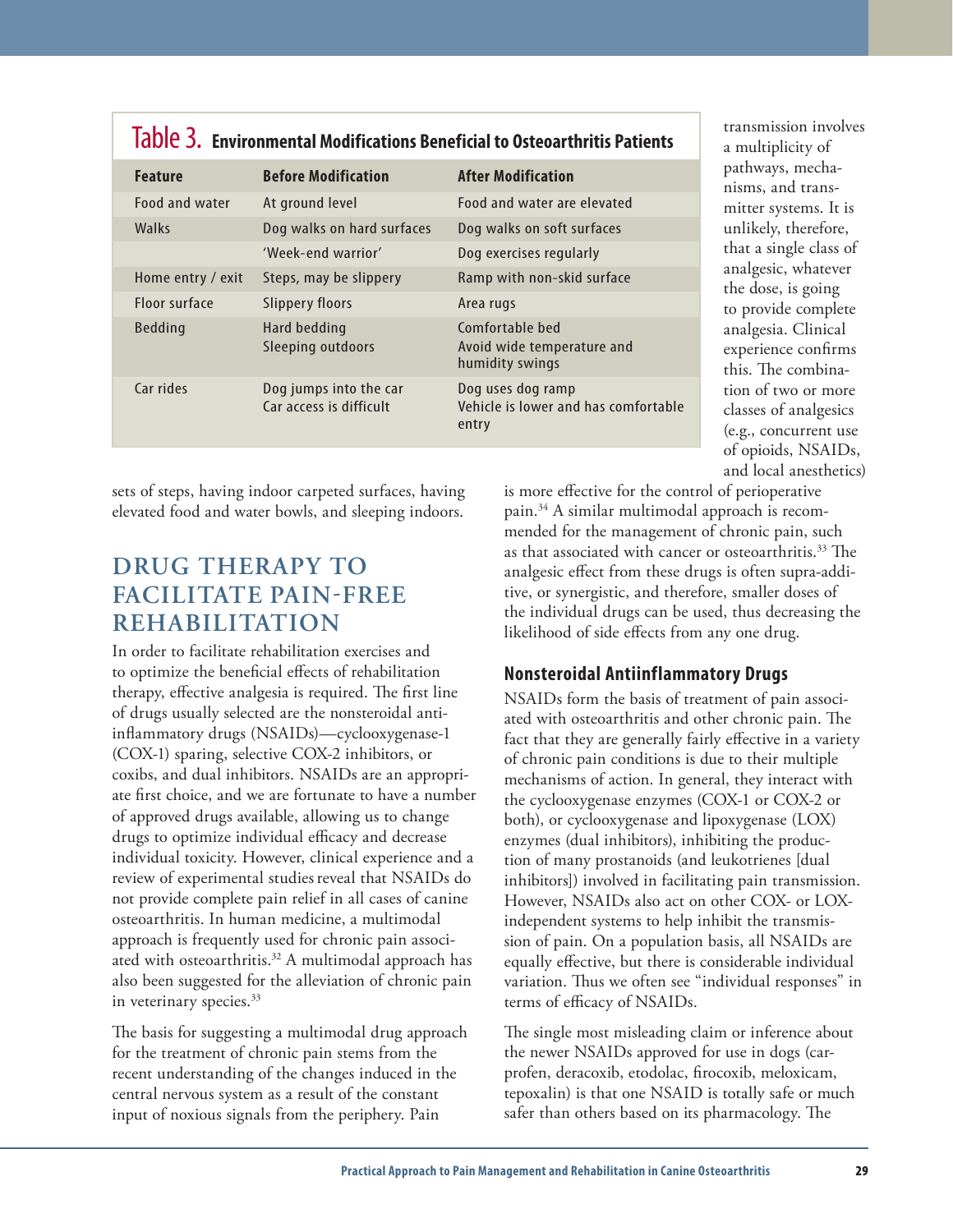adverse gastrointestinal tract effects of specific COX-2 inhibitors in general, and the coxibs in particular, have been extensively studied in humans.<sup>35</sup> This research has shown a marked reduction in gastrointestinal tract complications associated with these NSAIDs, compared with nonselective NSAIDs, in patients considered to be at low risk for such complications. In patients at high risk for gastrointestinal tract complications, however, the beneficial effect of coxibs and other selective COX-2 inhibitors are less clear. There is considerable current interest in the dual inhibitors in human medicine, again due to the thought that in a segment of the population they will provide significant improvements in GI tolerability, and also may affect the progression of osteosarthritis (both effects due to the inhibition of production of leukotrienes).36 Very large epidemiological studies in humans have shown that renal toxicity is similar across all the NSAIDs, and also that cardiovascular toxicity is similar for all the NSAIDs. *Similar information from large-scale studies (thousands of patients) is not available in veterinary medicine*; however, smaller, well-controlled studies have shown that preoperative administration of injectable carprofen or meloxicam and preoperative adminstration of oral tepoxalin (dual inhibitor) had no adverse renal effects in normal dogs.37-39 It is prudent, however, to assume that all the canine-approved NSAIDs can be associated with GI, renal, liver and cardiovascular side effects. GI problems are the most common side effects seen following NSAID administration to dogs.<sup>40-43</sup>

Therefore, preadministration screening and postadministration monitoring is very important. Screening and monitoring will identify most high-risk patients and help ensure successful use in the great majority of cases. Although not comprehensive, a suitable practical approach to screening is outlined in **Box 1**. Importantly, NSAIDs should be used at the manufacturers' recommended doses (**Table 4**) and not in close temporal association with other NSAIDs.<sup>41</sup>

If one NSAID does not produce the recommended efficacy or is associated with toxicity, the veterinarian can consider switching to another NSAID (see Figure 11). In the case of toxicity, this should be performed particularly cautiously. Based on current opinion leaders' recommendations, a minimum washout period of 5 to 7 days would be appropriate for an animal that has been treated with a non-aspirin

NSAID or a shorter-duration corticosteroid (e.g., oral prednisone, dexamethasone), and switching is being performed due to poor efficacy in that individual. Particular care should be taken when considering animals given corticosteroids with an extended duration of effect, in which case a longer wash-out period is required (consistent with the duration of action of the extended-effect corticosteroid) is required. Aspirin deserves special consideration because of its profound effect on platelets. In cases of extended treatment with aspirin or doses exceeding 10 mg/kg, a wash-out period of at least 7 days is advisable. These guidelines may appear conservative, but until definitive information is published, the authors consider this approach to be appropriate.

When switching because of toxicity, the situation is less clear still. Appropriate treatment should be given, and sufficient time allowed for the adverse effects on tissue to resolve.

#### **Adjunctive Drug Therapy**

The decisions involved in delivering logical analgesic drug treatment to osteoarthritic patients are outlined in **Figure 11**. NSAIDs, paracetamol (acetaminophen), and steroids will often form the 'base analgesic' for the treatment of chronic pain. We are fortunate to have several NSAIDs that are approved for use in dogs with osteoarthritis, including COX-2 specific drugs and dual inhibitors, and the authors strongly recommend starting with an approved NSAID unless specifically contraindicated (see Table 4 for doses). If this proves to be ineffective, or poorly effective, one option is to change to another drug (with an appropriate wash-out period). Another option is to *add in other adjunctive drugs together with the administration of the 'base analgesic'* (see Figure 11) to attain acceptable levels of pain relief. Some of these adjunctive drugs are outlined here. These drugs are used with NSAIDs, and with non-drug therapies. Suggested doses of such drugs are given in Table 4. They can be used on their own, or in combinations, without NSAIDs if such drugs are contraindicated. Any drug treatment is only going to be optimized by:

- appropriate screening 4
- constant reevaluation of the patient (by veterinar-4 ian and, most importantly, the owner)
- $\blacktriangleright$  constant vigilance for signs of toxicity.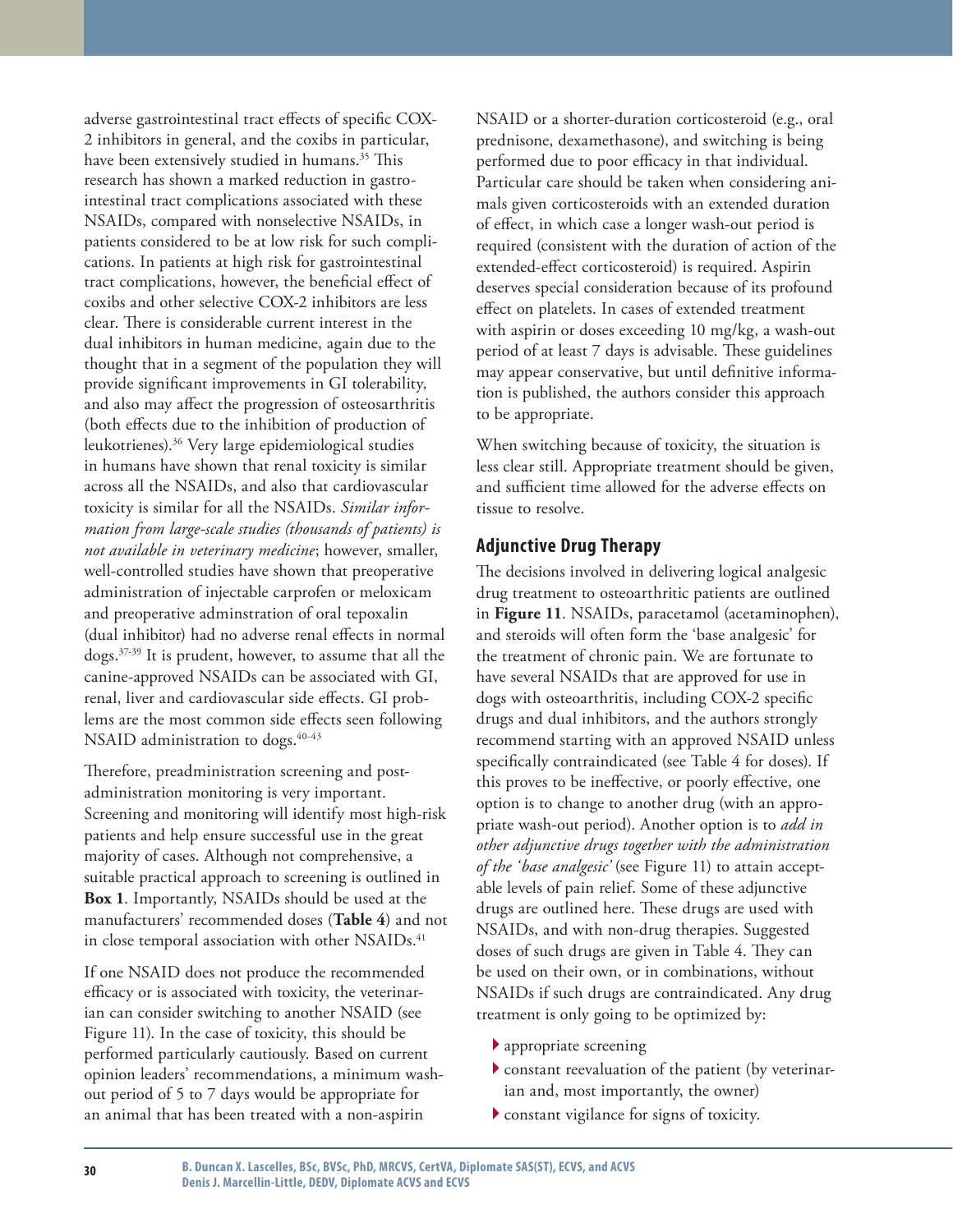## Box 1. **Practical Approach to Patient Screening Prior to NSAID Administration**

#### **NSAIDs have potentially lethal side effects.**

They should not be used in any animal that has not undergone adequate screening and posttreatment monitoring. Screening and monitoring is very important to identify high-risk patients and thus ensure successful use in the majority of cases. Adverse event reports related to NSAIDs may be disproportionately associated with older animals, so it is recommended that dogs 6 years and older be carefully evaluated for concurrent diseases and overall suitability. Although not comprehensive, a suitable practical approach to screening is outlined below. In some cases, following full consultation with the owner, a decision will be made to use NSAIDs despite the presence of a risk factor. In such cases, more frequent and targeted monitoring can be performed.

- **Physical examination and patient's history: 1.** A thorough physical examination, including the patient's history and identification of any previously administered medications, enables assessment of an animal's overall health and the possibility of drug interactions.
- **Identification of preexisting diseases:** NSAIDs **2.** should be used with caution or not at all in animals with a history of NSAID-associated adverse reactions (although it is true just as there is a lot of individual variation in efficacy, adverse reactions are often very "individualistic"). Other NSAID contraindications include the following:
	- ▶ Evidence of gastric ulceration (e.g., melena) or GI disorders associated with mucosal damage. Risk factors for GI ulceration include:
		- » History of GI ulceration: animals with a history of GI ulceration may be more prone to the GI toxic effects of any NSAID
		- » Geriatric patients: older animals may have reduced drug clearance capacity and thus are at greater susceptibility to NSAID toxicity
		- Use of aspirin and inadequate wash-out » period (i.e., <5–7 days) when switching between NSAIDs
		- » Concurrent liver disease, renal insufficiency, mast cell neoplasia
	- Patients with renal insufficiency (documented 4 by raised renal enzymes, and/or abnormal urine protein:creatinine ratios)
- ▶ Patients with reduced hepatic function (most readily documented by raised liver enzymes and raised bile acids)
- ▶ Conditions associated with low effective circulating volume (congestive heart failure, ascites, use of diuretics)
- ▶ Pregnant animals
- Cushingoid animals 4
- **Hematologic and clinical chemistry 3. evaluations:** It is important to determine hematologic and serum biochemistry baseline values before initiating treatment and periodically thereafter for any animal undergoing chronic therapy with NSAIDs (or any medication, for that matter). If clinical chemistry levels reveal renal or hepatic compromise, more frequent monitoring is essential if NSAIDs are used. There is no consensus on frequency of monitoring, but a baseline blood panel followed by a renal and liver panel 2 weeks after initiating treatment is advisable. Thereafter, monitoring clinical chemistry values every 6 to 12 months in young, healthy animals and every 2 to 3 months in older dogs is a reasonable approach.
- **Determining and documenting concurrent . drug use:** It is important to fully determine what other drugs an animal is receiving. Some medications may not have been prescribed by your veterinary practice. For example, many owners will use aspirin not realizing it is a NSAID, particularly if they themselves are on low dose aspirin and a NSAID. Concurrent use of NSAIDs with the following drugs is contraindicated or should be done with extreme caution:
	- ▶ Drugs that may be toxic to the kidney (e.g., the chemotherapeutic drug cisplatin)
	- ▶ Drugs that may be toxic to the liver
	- ▶ Drugs that modify renal PGs (diuretics, angiotensin-converting enzyme inhibitors, aminoglycosides)
	- ▶ Corticosteroids
	- ▶ Other NSAIDs, including any doses of aspirin.

(Adapted from Lascelles BD, McFarland JM, Swann H. Guidelines for safe and effective use of NSAIDs in dogs. *Veterinary Therapeutics* 2005;6:237-251.)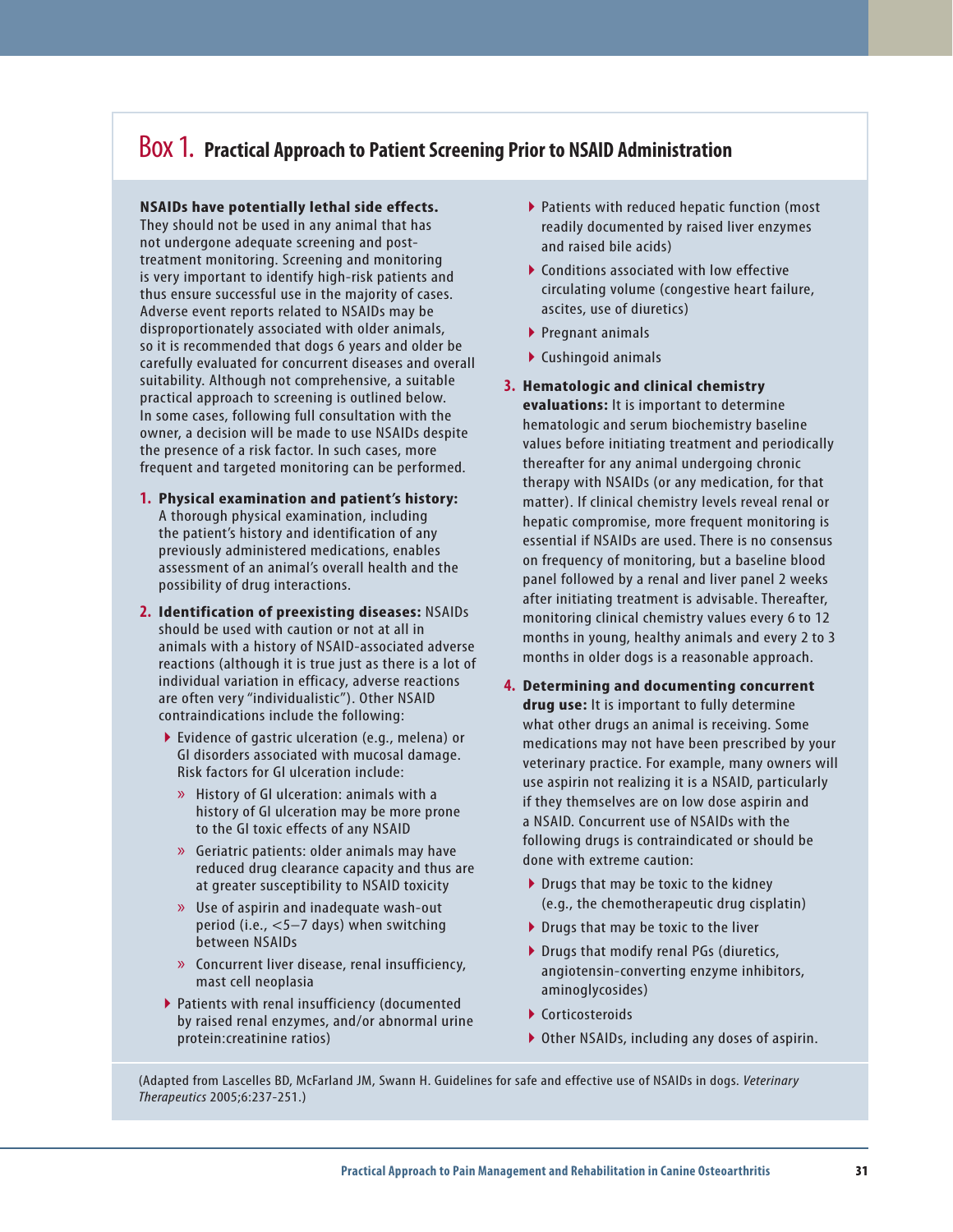| it bested in the control the protection of the property of the control states |                                                                                                                      |                                                                                                                                                                                    |                                                                                                                                                 |                                                                                                                                                              |  |  |  |
|-------------------------------------------------------------------------------|----------------------------------------------------------------------------------------------------------------------|------------------------------------------------------------------------------------------------------------------------------------------------------------------------------------|-------------------------------------------------------------------------------------------------------------------------------------------------|--------------------------------------------------------------------------------------------------------------------------------------------------------------|--|--|--|
| <b>Drug</b>                                                                   | <b>Dosage Form</b>                                                                                                   | <b>Indications</b>                                                                                                                                                                 | <b>Dose</b>                                                                                                                                     | <b>Precautions and</b><br>Comments <sup>a</sup>                                                                                                              |  |  |  |
| Carprofen<br>(Rimadyl <sup>®</sup> , Pfizer<br>Animal Health)                 | Caplets (25, 75, and<br>100 mg), chewable<br>tablets (25, 75, and<br>100 mg), and injectable<br>$(50 \text{ mg/ml})$ | Approved for use in dogs to<br>treat pain and inflammation<br>associated with osteoarthritis<br>and pain associated with soft-<br>tissue or orthopedic surgery                     | 4.4 mg/kg P0 sid; 2.2 mg/kg<br>PO bid; or 4.4 mg/kg SC                                                                                          | Safety not evaluated in dogs<br><6 weeks of age, dogs used<br>for breeding, and pregnant or<br>lactating bitches                                             |  |  |  |
| Deracoxib<br>(Deramaxx®,<br><b>Novartis Animal</b><br>Health)                 | <b>Chewable tablets</b><br>(25 and 100 mg)                                                                           | Approved for use in dogs to<br>control pain and inflammation<br>associated with osteoarthritis<br>and postoperative pain and<br>inflammation associated with<br>orthopedic surgery | Osteoarthritis: 1-2 mg/kg<br>PO sid<br>Postoperative: 3-4 mg/kg PO<br>sid (7-day limit)                                                         | Safety not evaluated in dogs<br>younger than 4 months of age,<br>dogs used for breeding, and<br>pregnant or lactating bitches                                |  |  |  |
| Etodolac<br>(EtoGesic®, Fort<br>Dodge Animal<br>Health)                       | Tablets (150 and<br>300 mg)                                                                                          | Approved for use in dogs to<br>treat pain and inflammation<br>associated with osteoarthritis                                                                                       | 10-15 mg/kg PO sid                                                                                                                              | Safety not evaluated in dogs<br><12 months of age, dogs used<br>for breeding, and pregnant or<br>lactating bitches                                           |  |  |  |
| Firocoxib<br>(Previcox®, Merial)                                              | Chewable tablets (57<br>and 227 mg)                                                                                  | Approved for use in dogs to<br>treat pain and inflammation<br>associated with osteoarthritis                                                                                       | 5 mg/kg PO sid                                                                                                                                  | Safety not evaluated in dogs<br><10 weeks of age, dogs used<br>for breeding, and pregnant or<br>lactating bitches                                            |  |  |  |
| Meloxicam<br>(Metacam®,<br><b>Boehringer</b><br>Ingelheim<br>Vetmedica)       | Oral suspension (1.5<br>mg/ml) and injectable<br>$(5 \text{ mg/ml})$                                                 | Approved for use in dogs to<br>treat pain and inflammation<br>associated with osteoarthritis                                                                                       | 0.2 mg/kg PO on day 1, then<br>0.1 mg/kg PO sid; or 0.2<br>mg/kg IV or SC of injectable<br>preparation on day 1 followed<br>by 0.1 mg/kg PO sid | Loading dose can be adminis-<br>tered SC or IV; not evaluated in<br>dogs <6 months of age, dogs<br>used for breeding, and preg-<br>nant or lactating bitches |  |  |  |
| <b>Tepoxalin</b><br>(Zubrin®, Schering-<br>Plough Animal<br>Health)           | Zydis Rapidly-<br><b>Disintegrating Tablets</b><br>$(50, 100, 200$ mg)                                               | Approved for use in dogs to<br>treat pain and inflammation<br>associated with osteoarthritis                                                                                       | 10 or 20 mg/kg on day 1, then<br>10 mg/kg                                                                                                       | Not evaluated in dogs<br><6 months of age, dogs used<br>for breeding, and pregnant or<br>lactating bitches                                                   |  |  |  |

## Table 4. **Doses of NSAIDs Approved for Use in Dogs in the United States**

*a* General precautions for NSAIDs: Do not use in patients with GI or renal disease; discontinue use if vomiting or diarrhea occurs; not recommended in hypovolemic or dehydrated patients or those with bleeding disorders; not for concurrent use with other NSAIDs or corticosteroids.

**OPIOIDS.** If pain relief with NSAID therapy is inadequate, oral opioid medications, such as codeine, codeine–combination drugs (such as acetaminophen-codeine), morphine, methadone, or butorphanol can be administered. Very little is known about the efficacy of oral opioids in dogs. Oral opioids are subject to a high 'first pass' effect in the liver, and recent work at the NCSU Pharmacology and Comparative Pain Research Laboratories suggests it is very difficult to provide any analgesia in dogs using oral morphine (immediate or extended release)<sup>44</sup> or oral methadone.45 Transdermal fentanyl can also be used but is expensive for long-term use, and because of recent concerns about their safety in humans

(http://www.fda.gov/medwatch/SAFETY/2005/ safety05.htm#Fentanyl), may not be available in the future. The recent advent of buprenorphine patches in human medicine hold promise for providing longer term pain relief than with fentanyl patches. Side effects of opioids include sedation and gastrointestinal ileus, leading to constipation.

**Tricyclic Antidepressants.** Tricyclic antidepressants (TCAs), such as amitryptyline and imipramine, block the reuptake of serotonin and norepinephrine in the central nervous system and so facilitate the body's own endogenous analgesic system. They also have antihistamine effects. These drugs have been used in humans for the treatment of chronic and neuropathic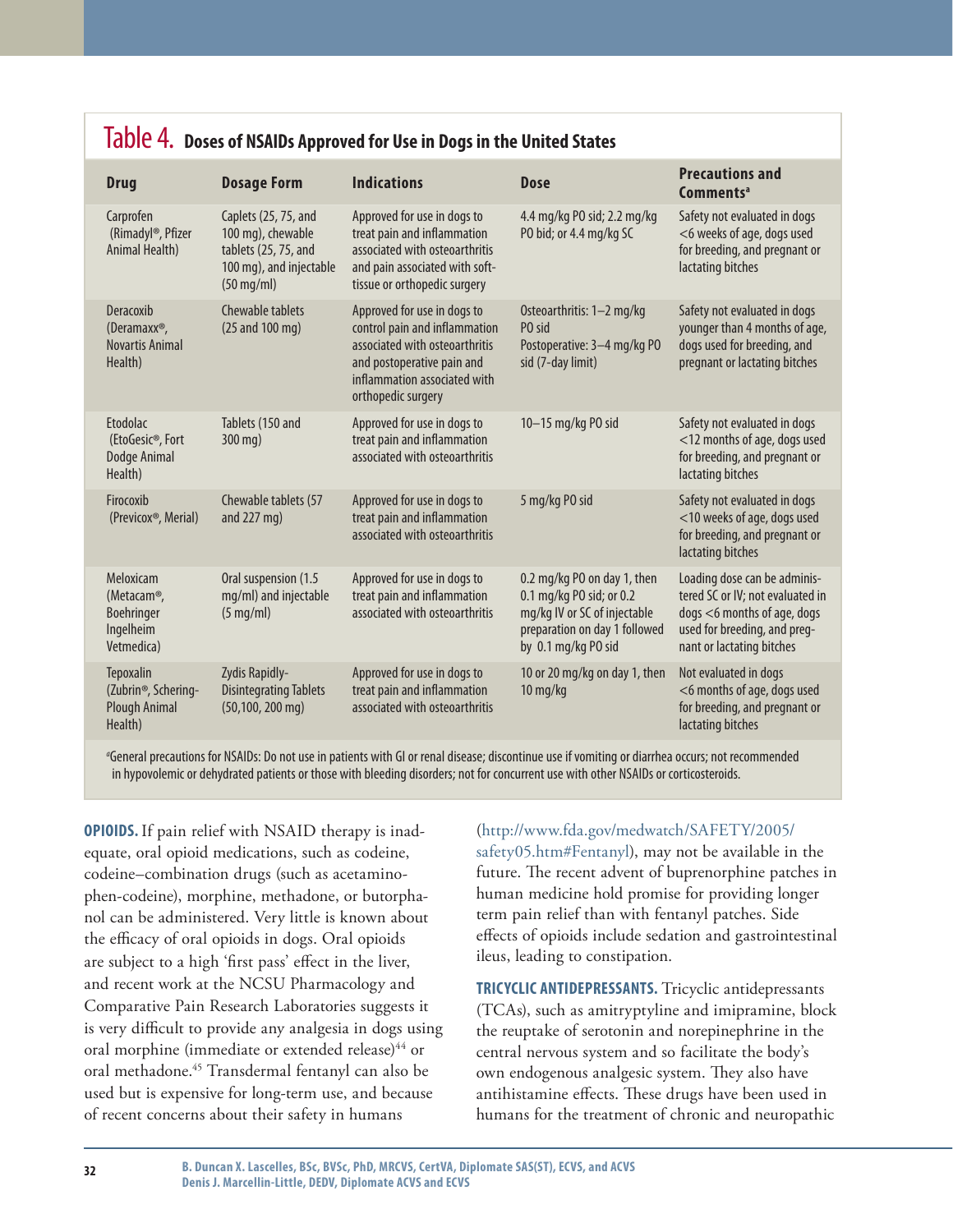

- <sup>a</sup> Adjunctive drugs and supplements may be used in combination without a NSAID, acetaminophen or steroid base, but are likely to be less effective.
- b Steroids should not be used in combination with a NSAID.
- c Acetaminophen has been used in combination with NSAIDs, but it probably increases the risk of GI ulceration.
- d "Wind-down" therapy refers to the unproven technique of using combinations of intravenous analgesics over a 36 to 48 hour period in OA cases that are refractory to oral treatment in an attempt to "winddown" the central nervous system changes and allow oral treatment to be more effective.
- e Surgical intervention refers to total hip or other joint replacement and arthrodesis.

## Figure 11.

Decision making in multimodal drug treatment of chronic pain associated with osteoarthritis.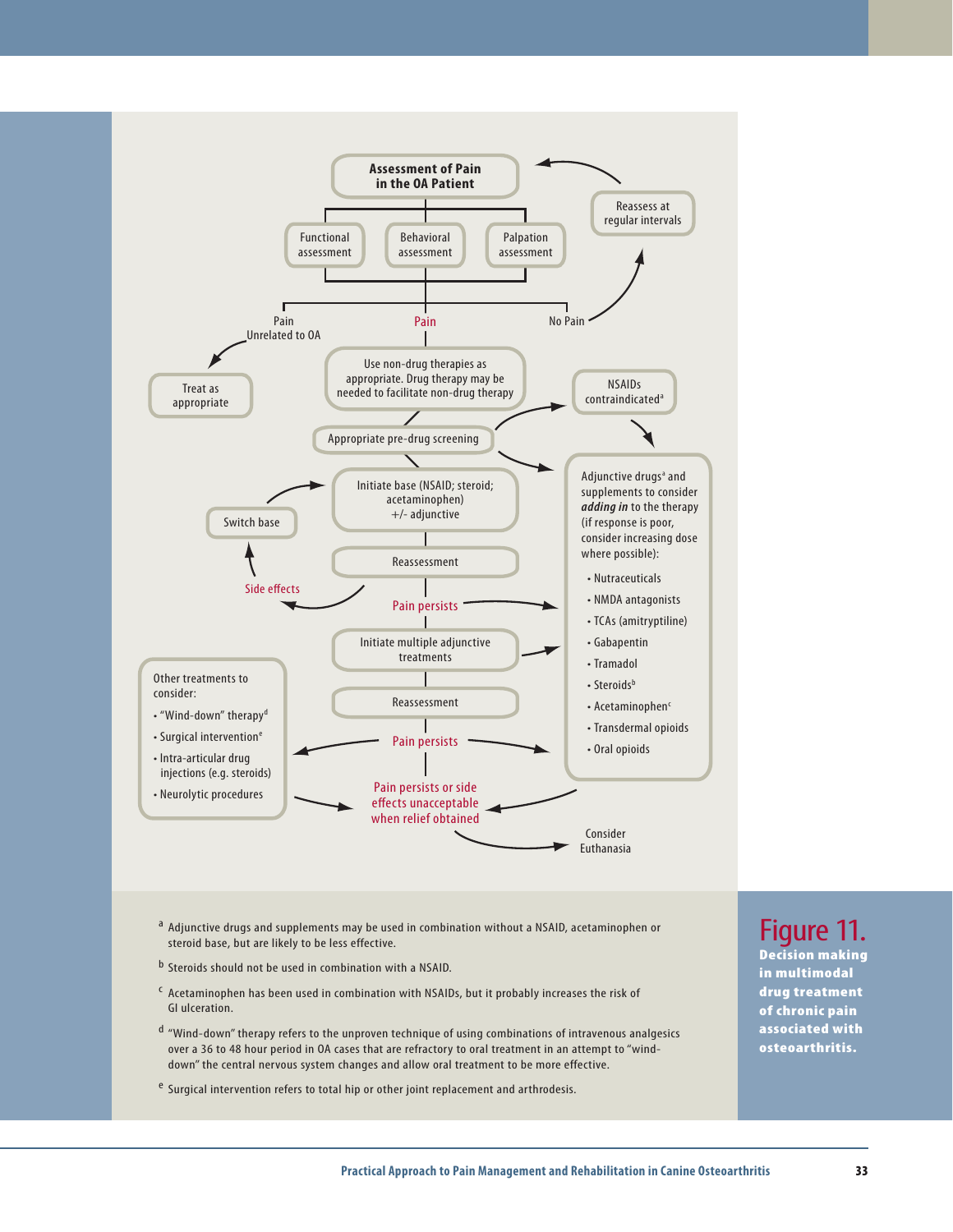pain at doses considerably lower than those used to treat depression. Amitryptiline has been used successfully for interstitial cystitis in cats,  $46$  a chronic pain syndrome. These drugs may have efficacy against osteoarthritis-induced chronic pain and chronic cancer pain in animals and other chronic pain syndromes in animals, but have not yet been systematically evaluated. The TCAs should probably not be used concurrently with drugs that modify the serotinergic system, such as tramadol.

**Anticonvulsants.** Gabapentin is a structural analog of GABA (gamma-aminobutyric acid) and was originally introduced as an antiepileptic drug. While its analgesic mechanism of action is unclear, it appears to interact with NMDA receptors, possibly via effects on ion channels. The indications for gabapentin are unclear for veterinary patients, but it may be useful as an adjunct to other analgesics, especially for so-called neurogenic pain and pain from certain cancers such as bone tumors. Recent basic science studies in rats suggest it may have a role to play in the management of pain from osteoarthritis.<sup>47</sup>

**NMDA Antagonists.** Central sensitization is thought to contribute to injury or disease induced pain. The NMDA receptor appears to be central to the induction and maintenance of central sensitization,  $48-50$ and the use of NMDA receptor antagonists appears to offer benefit in the treatment of pain where central sensitization has become established, especially chronic pain. Amantadine is an NMDA receptor antagonist. Amantadine has been used for the treatment of neuropathic pain in humans, but as yet, has not been evaluated for the alleviation of pain associated with osteoarthritis One of the authors (BDXL) has been evaluating the NMDA antagonist amantadine (3-5 mg/kg orally once daily) as an adjunct to NSAID use and considers it to augment pain relief with a low incidence of side effects (mainly agitation and diarrhea). The dose of amantadine was decided upon on the basis of known kinetics,<sup>51</sup> clinical observations, and pilot data. Although we have not performed toxicity studies on amantadine, toxicity studies have been performed elsewhere.<sup>51,52</sup> In repeated dose toxicity studies conducted over a 2-year period, a dose of 40-80 mg/kg resulted in deaths after 30 weeks of administration; a dose of 40 mg/kg resulted in one death (out of 8 dogs) after 47 weeks of administration; a dose of 8 mg/kg was not associated with any adverse signs at all.

**Mixed Analgesics.** Although not classified as a true opioid, tramadol has weak binding affinity at mureceptors and is thought to activate monoaminergic spinal inhibition of pain although this may not apply to non-primate species. It can be administered by multiple routes and is effective for chronic pain in humans and seems remarkably devoid of the usual undesirable side effects of opioids such as respiratory depression, nausea and constipation. Its kinetics have been studied in beagles.<sup>53</sup> One unpublished report in dogs is encouraging. Animals with chronic OA were treated with a low dose of ketoprofen (0.25 mg/kg PO daily) or low dose ketoprofen plus tramadol (5 mg/kg of prolonged release form PO daily) for 28 days. Dogs receiving both drugs had a greater improvement in pain scores, and even after treatment was discontinued they continued to improve while the dogs in the ketoprofen-only group remained static and had more incidences of acute flare ups after the end of treatment that the ketoprofen-tramadol animals.

## **Conclusion: Multimodal drug and non-drug therapy**

We have much to learn about both the efficacy and toxicity of various combinations of drugs, and nondrug therapy. Although much information can be successfully transferred from human medicine, veterinary patients are significantly different from humans both in terms of drug metabolism and efficacy, and in their musculoskeletal design. It is important that we obtain evidence based medicine on the management of veterinary patients, and that we keep in mind which recommendations are based on opinion, and which on scientific evidence. Suggestions given in this review may well change in the future as more information becomes available. In the light of little scientific information in this area, the successful use of multimodal drug and non-drug therapy for chronic pain can be greatly increased if veterinarians counsel clients on potential adverse effects and proactively ask for feedback on safety and efficacy, documenting this accurately. This will only occur successfully if the animal is reevaluated, and the owner interviewed regarding progress, on a regular basis.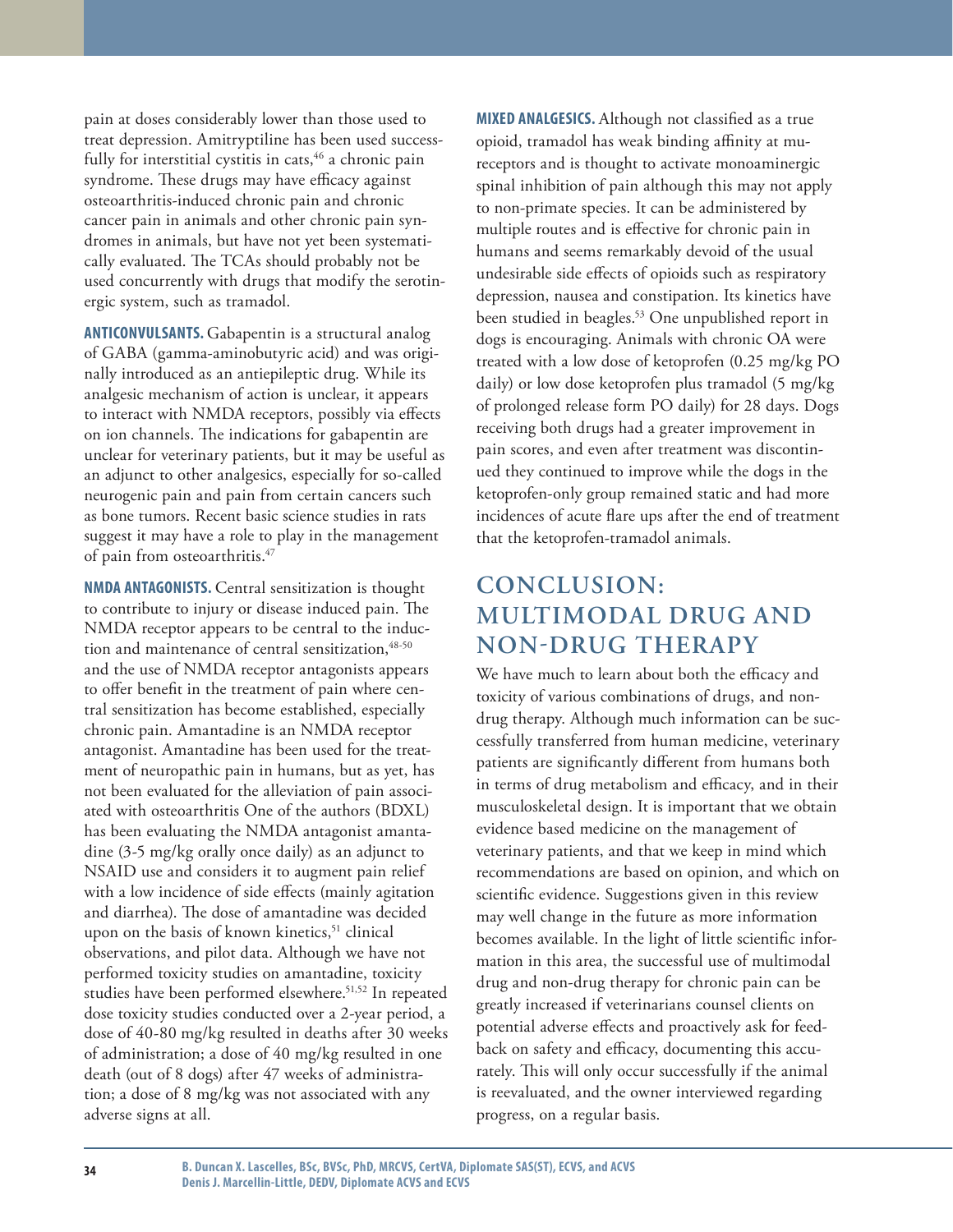## **The future**

The future of canine rehabilitation is very exciting as we start to see canine-orientated research define the optimal exercises and the optimal combinations of exercises at various stages of the rehabilitation program. Also, as more is understood about the specific neurobiology of canine osteoarthritis pain, so we will see the development of new drugs targeting the abnormalities present in the pain pathways in osteoarthritis.

## **REFERENCES**

- 1. Oddis C. New perspectives on osteoarthritis. *Am J Med* 1996;100:10S–15S.
- 2. Fisher NM, Pendergast DR. Reduced muscle function in patients with osteoarthritis. *Scand J Rehabil Med* 1997;29:213–221.
- 3. Toda Y, Segal N, Toda T, et al. A decline in lower extremity lean body mass per body weight is characteristic of women with early phase osteoarthritis of the knee. *J Rheumatol*  2000;27:2449–2454.
- 4. Mizner RL, Petterson SC, Stevens JE, et al. Early quadriceps strength loss after total knee arthroplasty. The contributions of muscle atrophy and failure of voluntary muscle activation. *J Bone Joint Surg Am* 2005;87:1047–1053.
- 5. O'Connor BL, Brandt KD. Neurogenic factors in the etiopathogenesis of osteoarthritis. *Rheum Dis Clin North Am* 1993;19:581–605.
- 6. Slemenda C, Brandt KD, Heilman DK, et al. Quadriceps weakness and osteoarthritis of the knee. *Ann Intern Med* 1997;127:97–104.
- 7. Kealy RD, Lawler DF, Ballam JM, et al. Fiveyear longitudinal study on limited food consumption and development of osteoarthritis in coxofemoral joints of dogs. *J Am Vet Med Assoc* 1997;210:222–225.
- 8. Kealy RD, Lawler DE, Ballam JM, et al. Effects of diet restriction on life span and agerelated changes in dogs. *J Am Vet Med Assoc* 2002;220:1315–1320.
- 9. Lawler DF, Evans RH, Larson BT, et al. Influence of lifetime food restriction on causes, time, and predictors of death in dogs. *J Am Vet Med Assoc* 2005;226:225–231.
- 10. Impellizeri JA, Tetrick MA, Muir P. Effect of weight reduction on clinical signs of lameness in dogs with hip osteoarthritis. *J Am Vet Med Assoc* 2000;216:1089–1091.
- 11. Roush JK, Cross AR. Effects of feeding omega-3 fatty acids on force plate analysis in dogs with osteoarthritis, 3-month feeding study. Data on file, Hill's Pet Nutrition, Inc, 2003.
- 12. Lehmann JF, Warren CG, Scham SM. Therapeutic heat and cold. *Clin Orthop*  1974;99:207–245.
- 13. Oosterveld F, Rasker J. Treating arthritis with locally applied heat or cold. *Semin Arthritis Rheum* 1994;24:82–90.
- 14. van Eps AW, Pollitt CC. Equine laminitis: Cryotherapy reduces the severity of the acute lesion. *Equine Vet J* 2004;36:255–260.
- 15. Knight CA, Rutledge CR, Cox ME, et al. Effect of superficial heat, deep heat, and active exercise warm-up on the extensibility of the plantar flexors. *Phys Ther* 2001;81:1206–1214.
- 16. Robertson VJ, Ward AR, Jung P. The effect of heat on tissue extensibility: A comparison of deep and superficial heating. *Arch Phys Med Rehabil*  2005;86:819–825.
- 17. Danneskiold-Samsoe B, Christiansen E, Bach Andersen R. Myofascial pain and the role of myoglobin. *Scand J Rheumatol* 1986;15:174–178.
- 18. Osiri M, Welch V, Brosseau L, et al. Transcutaneous electrical nerve stimulation for knee osteoarthritis. *Cochrane Database Syst Rev*  2000:CD002823.
- 19. Gaines JM, Metter EJ, Talbot LA. The effect of neuromuscular electrical stimulation on arthritis knee pain in older adults with osteoarthritis of the knee. *Appl Nurs Res* 2004;17:201–206.
- 20. Deyle GD, Henderson NE, Matekel RL, et al. Effectiveness of manual physical therapy and exercise in osteoarthritis of the knee. A randomized, controlled trial. *Ann Intern Med*  2000;132:173–181.
- 21. Hoeksma HL, Dekker J, Ronday HK, et al. Comparison of manual therapy and exercise therapy in osteoarthritis of the hip: a randomized clinical trial. *Arthritis Rheum* 2004;51:722–729.
- 22. Takeda W, Wessel J. Acupuncture for the treatment of pain of osteoarthritic knees. *Arthritis Care Res* 1994;7:118–122.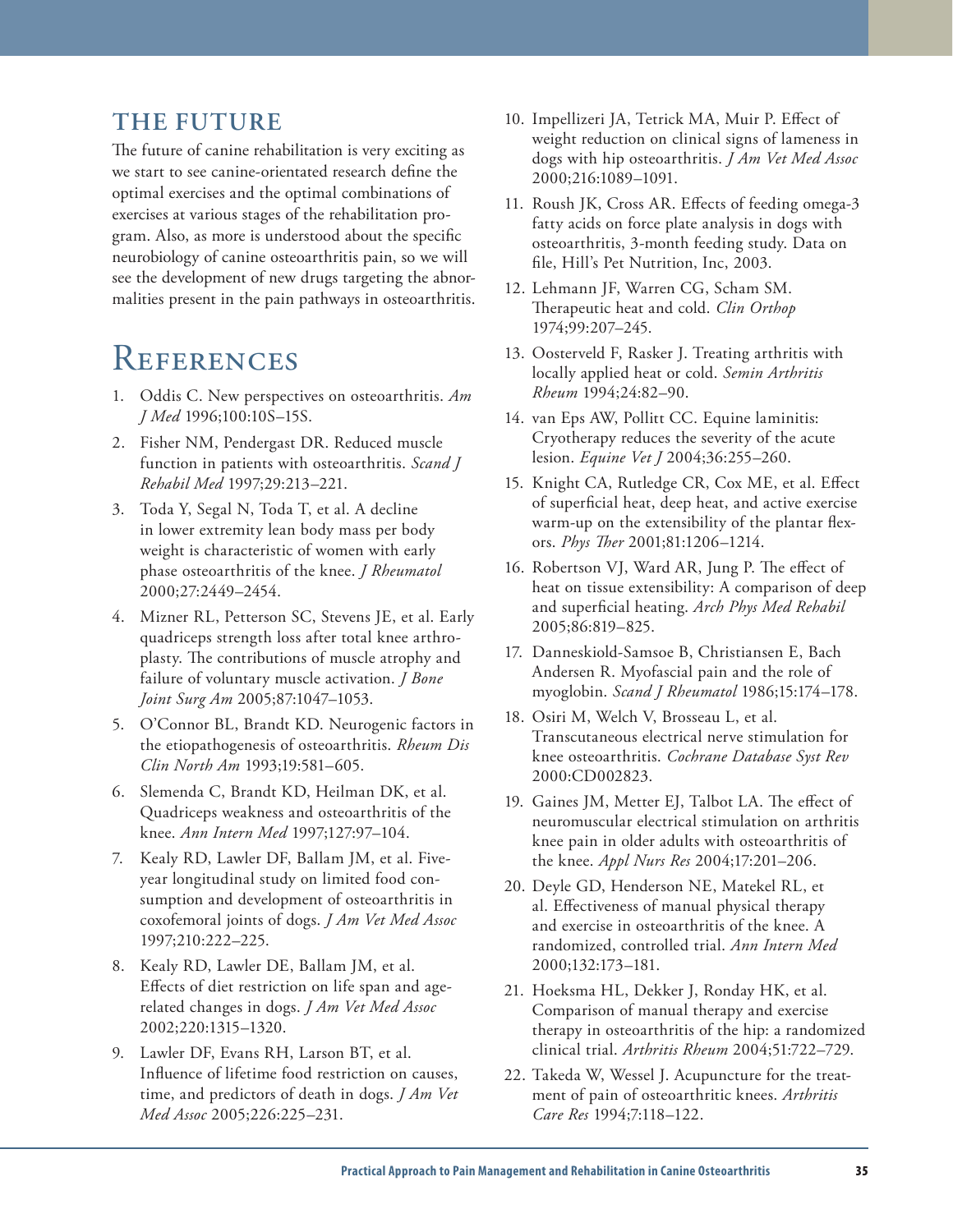- 23. Tukmachi E, Jubb R, Dempsey E, et al. The effect of acupuncture on the symptoms of knee osteoarthritis—An open randomised controlled study. *Acupunct Med* 2004;22:14–22.
- 24. Trock DH, Bollet AJ, Dyer RH, Jr., et al. A double-blind trial of the clinical effects of pulsed electromagnetic fields in osteoarthritis. *J Rheumatol* 1993;20:456–460.
- 25. Trock DH, Bollet AJ, Markoll R. The effect of pulsed electromagnetic fields in the treatment of osteoarthritis of the knee and cervical spine. Report of randomized, double blind, placebo controlled trials. *J Rheumatol* 1994;21:1903–1911.
- 26. Ettinger WJ, Afable R. Physical disability from knee osteoarthritis: The role of exercise as an intervention. *Med Sci Sports Exerc*  1994;26:1435–1440.
- 27. Fransen M, McConnell S, Bell M. Therapeutic exercise for people with osteoarthritis of the hip or knee. A systematic review. *J Rheumatol*  2002;29:1737–1745.
- 28. O'Reilly SC, Muir KR, Doherty M. Effectiveness of home exercise on pain and disability from osteoarthritis of the knee: a randomised controlled trial. *Ann Rheum Dis* 1999;58:15–19.
- 29. Pai YC, Rymer WZ, Chang RW, et al. Effect of age and osteoarthritis on knee proprioception. *Arthritis Rheum* 1997;40:2260–2265.
- 30. Koralewicz LM, Engh GA. Comparison of proprioception in arthritic and age-matched normal knees. *J Bone Joint Surg* 2000;82-A:1582–1588.
- 31. Waddington GS, Adams RD. The effect of a 5-week wobble-board exercise intervention on ability to discriminate different degrees of ankle inversion, barefoot and wearing shoes: A study in healthy elderly. *J Am Geriatr Soc*  2004;52:573–576.
- 32. Guideline for the Management of Pain in Osteoarthritis, Rheumatoid Arthritis, and Juvenile Chronic Arthritis: *J Am Geriatr Soc* 2002.
- 33. Lascelles BD, Main DC. Surgical trauma and chronically painful conditions—within our comfort level but beyond theirs? *J Am Vet Med Assoc* 2002;221:215–222.
- 34. Slingsby LS, Waterman-Pearson AE. Analgesic effects in dogs of carprofen and pethidine together compared with the effects of either drug alone. *Vet Rec* 2001;148:441–444.
- 35. Bombardier C. An evidence-based evaluation of the gastrointestinal safety of coxibs. *Am J Cardiol* 2002;89:3D–9D.
- 36. Hinz B, Brune K. Pain and osteoarthritis: new drugs and mechanisms. *Curr Opin Rheumatol* 2004;16:628–633.
- 37. Kay-Mugford PA, Grimm KA, Weingarten AJ, et al. Effect of preoperative administration of tepoxalin on hemostasis and hepatic and renal function in dogs. *Vet Ther* 2004;5:120–127.
- 38. Lobetti RG, Joubert KE. Effect of administration of nonsteroidal anti-inflammatory drugs before surgery on renal function in clinically normal dogs. *Am J Vet Res* 2000;61:1501–1507.
- 39. Mathews KA, Pettifer G, Foster R, et al. Safety and efficacy of preoperative administration of meloxicam, compared with that of ketoprofen and butorphanol in dogs undergoing abdominal surgery. *Am J Vet Res* 2001;62:882–888.
- 40. Hinton LE, McLoughlin MA, Johnson SE, et al. Spontaneous gastroduodenal perforation in 16 dogs and seven cats (1982–1999*). J Am Anim Hosp Assoc* 2002;38:176–187.
- 41. Lascelles BD, Blikslager AT, Fox SM, et al. Gastrointestinal tract perforation in dogs treated with a selective cyclooxygenase-2 inhibitor: 29 cases (2002–2003). *J Am Vet Med Assoc* 2005;227:1112–1117.
- 42. Stanton ME, Bright RM. Gastroduodenal ulceration in dogs. Retrospective study of 43 cases and literature review*. J Vet Intern Med* 1989;3:238–244.
- 43. Sullivan M, Yool DA. Gastric disease in the dog and cat. *Vet J* 1998;156:91–106.
- 44. Kukanich B, Lascelles BD, Papich MG. Pharmacokinetics of morphine and plasma concentrations of morphine-6-glucuronide following morphine administration to dogs. *J Vet Pharmacol Ther* 2005;28:371–376.
- 45. Kukanich B, Lascelles BD, Aman A, et al. The effects of inhibiting cytochrome P450 3A, Pglycoprotein, and gastric acid secretion on the oral bioavailability of methadone in dogs*. J Vet Pharmacol Therap* 2005;28:461–466.
- 46. Chew DJ, Buffington CA, Kendall MS, et al. Amitriptyline treatment for severe recurrent idiopathic cystitis in cats. *J Am Vet Med Assoc* 1998;213:1282–1286.